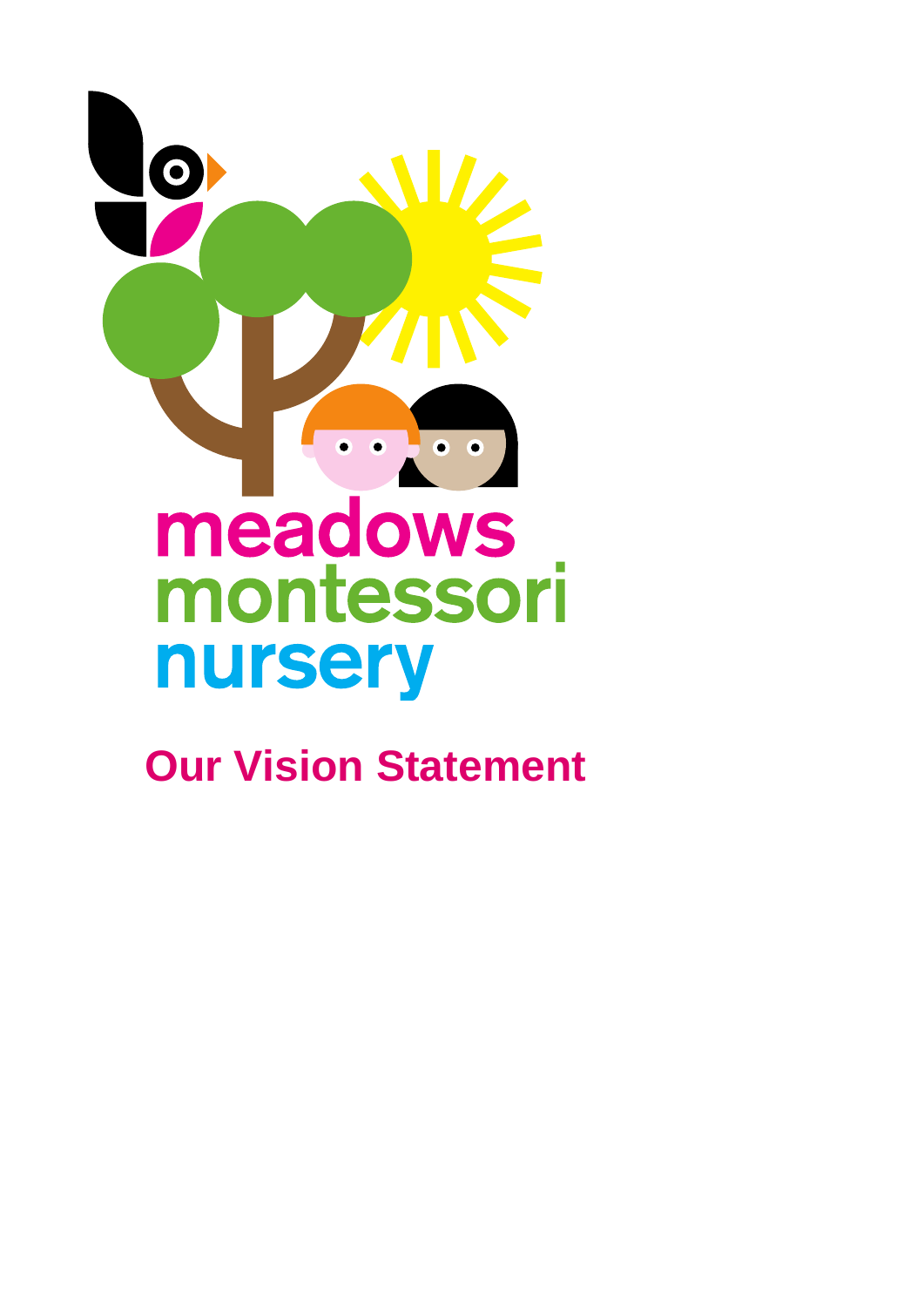

# **Our Vision Statement**

# **Intent: What do we want children to learn?**

Our main aim is for all children attending our setting to feel safe, happy and secure within our nursery environment.

#### *We aim for children to:*

- Build confidence and self-esteem
- Lead children to the joy of learning and self-discovery
- Have freedom of movement during the learning activities
- Be observed as individuals to help them find their own potential
- Learn respect and empathy towards others
- Build independence
- Grow and flourish in a rich and varied learning environment (both inside and outside)
- Take risks and enjoy challenges
- Progress and thrive
- Learn life skills for later in life

## **Implementation: What will we do to help children learn?**

We work with parents and carers to provide a high-quality standard of care, helping to ensure that every child gets the best possible start for their life ahead.

#### *We do this by:*

• Providing both child-led and adult-led activities using 'in the moment planning' the Early Years Foundation Stage and the Montessori method

• Ensuring High Quality Practice from all staff members – staff behave with integrity and aim for achieving excellence